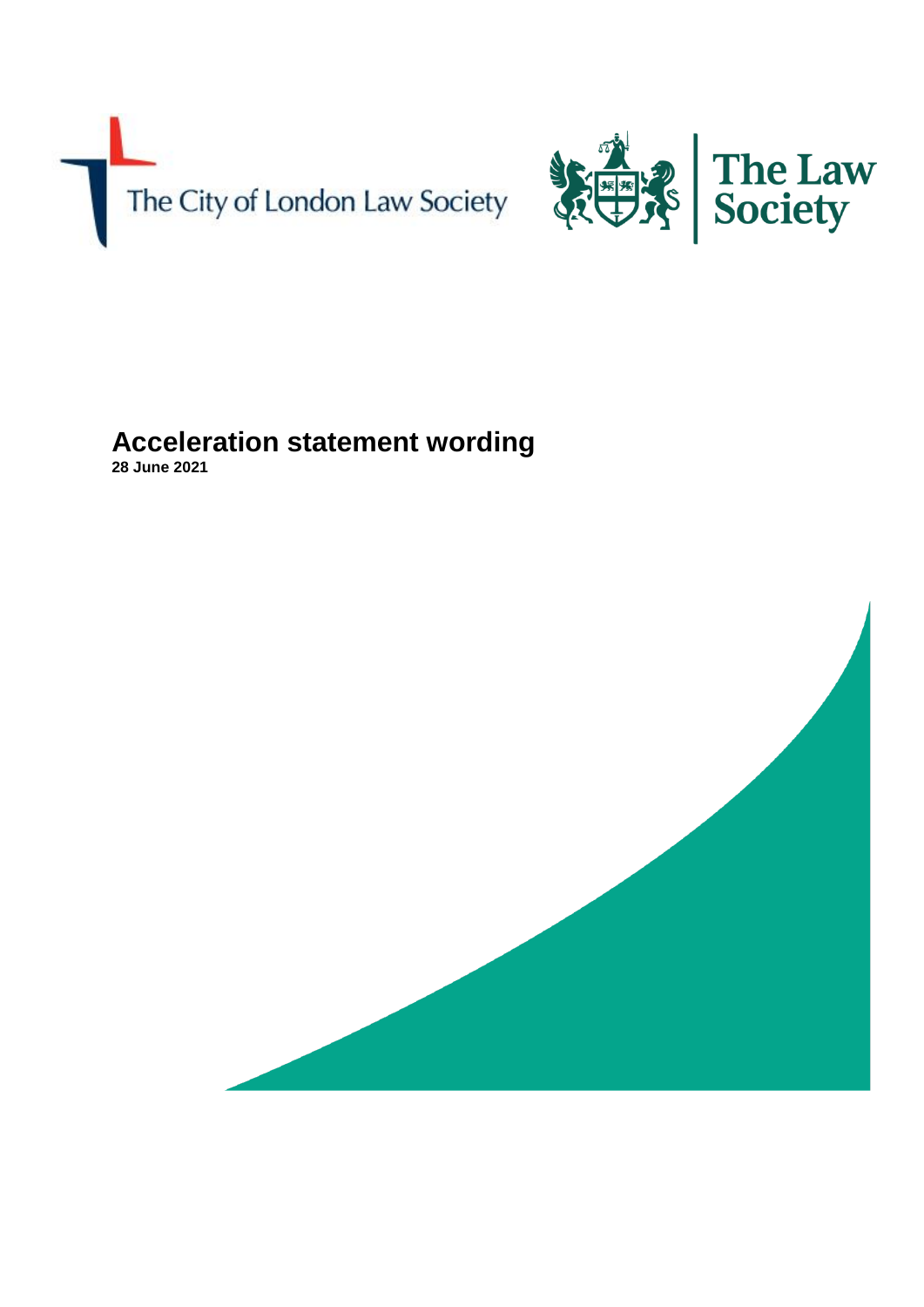### **WORDING WHICH MAY BE INCLUDED IN AN ACCELERATION STATEMENT**

*Under R31.5 of the City Code on Takeovers and Mergers (Code) as amended with effect from 5 July 2021, a bidder is permitted to make an "acceleration statement" bringing forward the latest date by which all of the conditions to its offer must be satisfied or waived. The making of an acceleration statement has a number of consequences as set out in the Code. Under R31.5(e) a bidder will not be allowed to set an acceleration statement aside except (a) where the right to do so in certain circumstances is specifically reserved at the time the acceleration statement is made and those circumstances subsequently arise or (b) in wholly exceptional circumstances. This document has been drafted by a Joint Working Party of the Company Law Committees of the City of London Law Society (CLLS) and the Law Society of England and Wales (the Law Society) (the Joint Working Party).* 

*This document is intended as an illustrative example of the form that an acceleration statement could*  potentially take and certain reservations that could potentially be included. This document is not *prescriptive or comprehensive and is not, and should not be relied upon as being, legal or regulatory advice. Users of this document will need to consider its contents in light of the specific circumstances of their particular transaction and should consult their own advisers before using, or taking any action based on, this document. No duty of care or liability whatsoever is accepted by the Law Society or the CLLS, by those involved in the preparation or approval of this document, or by the firms or organisations that they represent, to any firm, company or individual who relies on material in it and no representation or warranty is made as to its accuracy, suitability or completeness.*

*In this document references to "X" are to the bidder and to "Y" are to the target company. This document assumes, for illustrative purposes, a cash offer which is not recommended. Not all of the reservations may be appropriate/available in all cases (including in the context of a recommended offer).*

*It should be noted that (a) under R31.5(f) of the Code the Panel must be consulted if a bidder wishes to include a reservation to an acceleration statement and (b) under R31.5(h) an acceleration statement must be published in accordance with R30.1.*

*28 June 2021*

#### *[CUSTOMARY HEADING, INCLUDING A STATEMENT THAT THE ANNOUNCEMENT CONTAINS INSIDE INFORMATION]*

#### **Acceleration Statement**

On [DATE], X announced an offer for the entire issued and to be issued share capital of Y.

On [DATE], X published an offer document (the "**Offer Document**") setting out the full terms and conditions of its offer to acquire the entire issued and to be issued share capital of Y (the "**Offer**"). Defined terms used but not defined in this announcement have the same meanings as set out in the Offer Document.

The terms of the Offer Document provided that the Unconditional Date of the Offer (being the date by which all the Conditions of the Offer must be satisfied or [, to the extent permitted,] waived, failing which the Offer would lapse in accordance with its terms) was [DATE]. X reserved the right to bring forward the Unconditional Date in accordance with the provisions of the Takeover Code.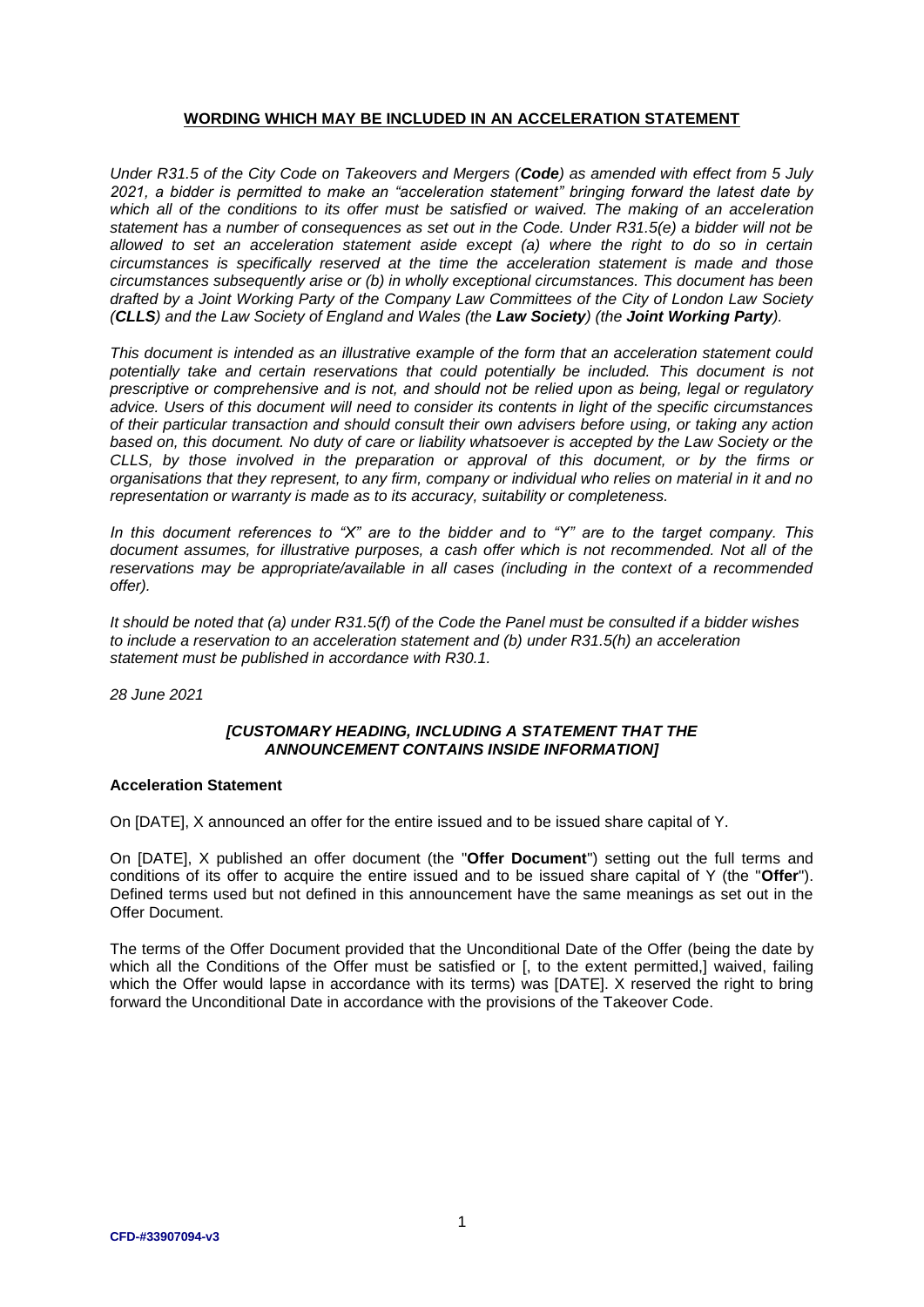X now announces that the new Unconditional Date of the Offer is [DATE].<sup>1</sup>

This is an acceleration statement to which Rule 31.5 of the Takeover Code applies.

In accordance with Rule 31.5(b) of the Takeover Code, X announces that Conditions (b) and (c) of the Offer (being Conditions relating to official authorisations or regulatory clearances) have now either been satisfied or (where capable of waiver) waived and that Conditions (d), (e) and (f) of the Offer have now either been satisfied or waived to the extent such Conditions (d), (e) and (f) relate to official authorisations or regulatory clearances.<sup>2</sup> Save to the extent satisfied or waived, the Conditions of the Offer remain outstanding.

In accordance with Rule 31.5(e) of the Takeover Code, X reserves the right to set this acceleration statement aside in the following circumstances:<sup>3</sup>

- (a) with the agreement or consent of the board of Y;
- (b) if a third party announces a possible offer for Y or there is otherwise an announcement of a possible offer for Y by a third party or an announcement which refers to the existence of a new potential offeror for Y (whether the potential offeror is identified or not);
- (c) if a third party announces a firm intention to make an offer for  $Y$ ;<sup>4</sup>
- (d) if Y makes an announcement of the kind referred to in Rule 31.8 of the Takeover Code (offeree company announcements of material new information after Day 39 of the timetable to the Offer $)$ ;<sup>5</sup>
- (e) if Y announces a "whitewash" proposal (see Note 1 of the Notes on Dispensations from Rule 9) or a reverse takeover (as defined in the Takeover Code); and
- (f) in wholly exceptional circumstances as provided for by Rule  $31.5(e)(ii)$  of the Takeover Code.

## *[INCLUDE THE ADDITIONAL INFORMATION REQUIRED UNDER R17.1(B)(II)]*

#### *[CUSTOMARY END NOTES]*

- 1. Under Rule[s] 31.5[(c) and] (d) of the Takeover Code, as a result of this acceleration statement being made (and unless the Panel consents otherwise)[:
	- Rule 31.8(a) of the Takeover Code is disapplied and there will therefore be no restriction on the date by which the board of Y may announce any material new information; and] $<sup>6</sup>$ </sup>
	- Rules 2.6(d) and (e) of the Takeover Code are disapplied and there will therefore be no requirement for a potential competing offeror to clarify its position by no later than Day 53 (as defined in the Takeover Code) of the timetable for the Offer.] $^7$

-

 $1$  Date must be not less than 14 days from the date on which the acceleration statement is made and must be at least 21 days after the [initial] offer document was published - **R31.5(a)** and **R31.2(a)**.

<sup>2</sup> **R31.5(b)**. Conditions (b) and (c) will be specific official authorisations or regulatory clearances identified in the Offer Document. Conditions (d), (e) and (f) will be "sweeper" or general Conditions which are capable of extending to official authorisations or regulatory clearances. See for example the document headed "Conditions and Certain Further Terms of the Offer" drafted by the Joint Working Party.

<sup>3</sup> The Panel must be consulted if X wishes to include a reservation to an acceleration statement – **R31.5(f)**. The reservations set out above are illustrative and are not exhaustive of the reservations which may be included.

<sup>&</sup>lt;sup>4</sup> If, at the time that the acceleration statement is made, a potential competing offeror ("P") has been publicly identified, this reservation may state "*if a third party, including P, announces a firm intention to make an offer for Y*". If there is an existing firm competing offer consider where any other reservations are appropriate.<br>
<sup>5</sup> This reservation may only be included if the acceleration atatement

This reservation may only be included if the acceleration statement is made after D39 – **N3 on R31.5**. Check "Day 39" is defined in the offer document.

 $6$  The first bullet point (and the reference to Rule 31.5(c)) should be removed where the acceleration statement is made on or after Day 39.